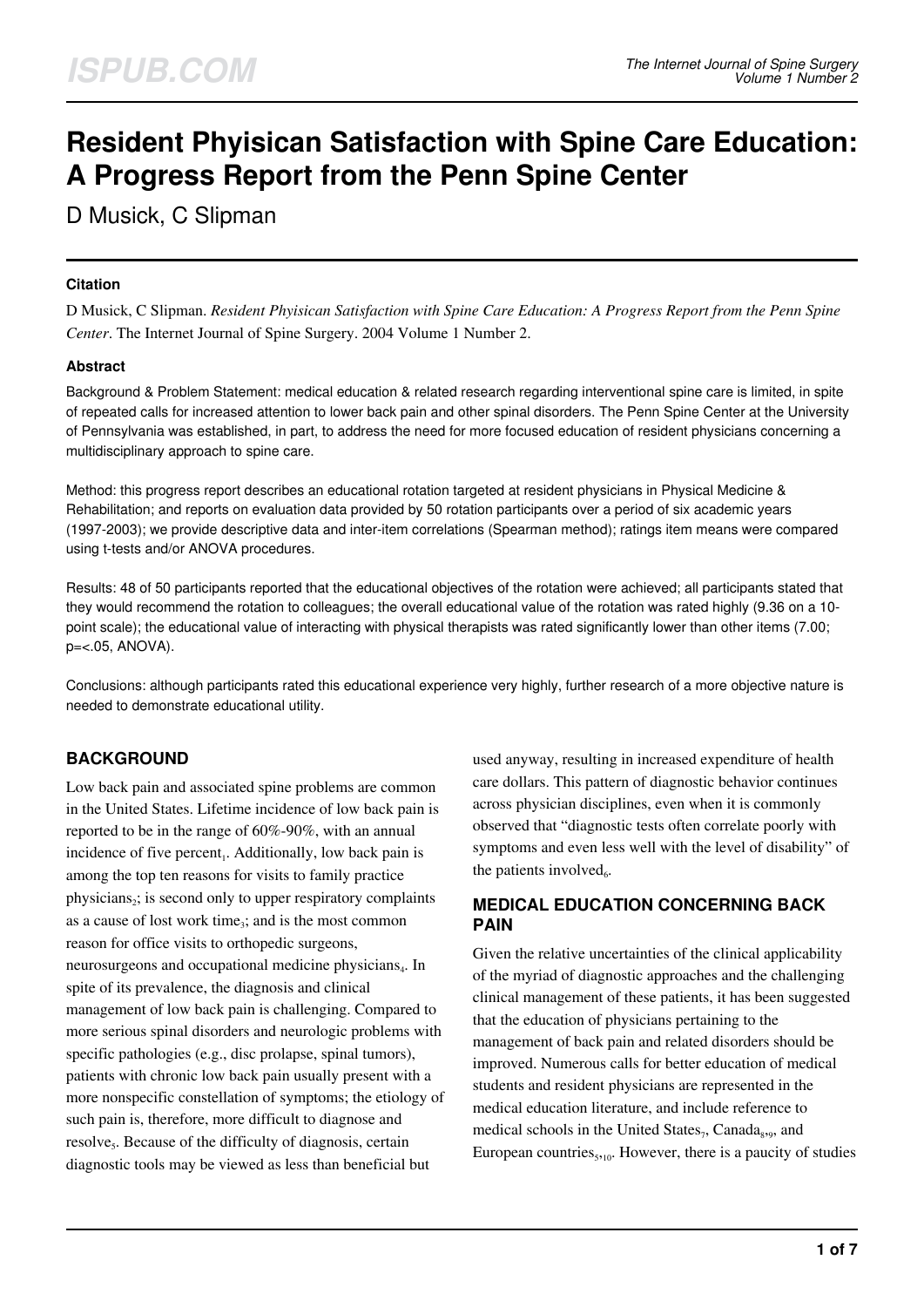investigating best practice teaching models for low back pain, spine care, and musculoskeletal medicine. Existing studies in graduate medical education are focused on radiographic interpretation<sub>11</sub> and patient management<sub>12,13</sub>; but such studies are not widespread. Specifically for our purposes, we could not identify a single educational research study on the subject of interventional physiatry spine care in the medical education literature.

# **EDUCATION AT THE PENN SPINE CENTER**

In response to the perceived need for improved education regarding the care of patients with back pain and other spinal disorders, the University of Pennsylvania Department of Physical Medicine and Rehabilitation launched a major clinical and educational initiative in 1992 with the establishment of The Penn Spine Center. A primary thrust behind the initiation of the program was to develop a multidisciplinary specialty model of patient care that would provide education across multiple categories of health professions: physical therapists, nurses, medical students, residents, fellows and attending physicians. Other key aspects of the strategy entailed the development of an interventional physiatric clinical fellowship; an emphasis on clinical research; and an emphasis on training academicians who, after completion of the fellowship, could launch similar programs in other academic medical centers across the country.

Since its inception, approximately 250 health professions students from a variety of disciplines have completed rotations in the Penn Spine Center. Another 20 former physiatry residents have completed interventional physiatry fellowships during the 12 months immediately after completion of their PM&R residencies. The educational importance of this collaborative project is underscored by the fact that it was the first interdisciplinary academic spine program in the United States directed by an academic physiatrist (CS). The overall educational emphasis of the Penn Spine Center remains two-fold: to teach the diagnosis and treatment of painful spinal disorders using minimally invasive techniques; and to educate about the judicious use of surgery for spinal disorders.

# **METHODOLOGY**

A specific resident rotation in interventional spine care was established to provide an elective for physiatry (rehabilitation medicine) residents from across the United States who requested an in depth training experience in

various aspects of care for patients with spinal disorders. We report on an exploratory project concerning an elective experience in interventional spine care for resident physicians. The rotation was designed to maximize residents' learning from and exposure to a variety of patients experiencing back pain and other types of spinal disorders. The formal educational objectives of the rotation were as follows:

- To provide residents with hands-on exposure to history-taking and diagnostic assessment of patients experiencing chronic back pain and/or other spinal disorders
- To reinforce the fundamental tenets of the musculoskeletal examination
- To maximize residents' understanding of proper interpretation of radiographic studies
- To expose residents to a clinical care approach specifically based on the involvement of a multidisciplinary care team consisting of physicians from other specialties and rehabilitation therapists
- To maximize residents' understanding of how to formulate a diagnostic and/or therapeutic algorithm for patients with spinal disorders
- To describe the process of revising the initial algorithm to ensure high quality and efficient medical treatment
- To expose residents to indications for and techniques of various interventional spine injection procedures and minimally invasive spine surgery
- To describe and explain the indications and timing of surgical intervention for spinal disorders

Formal educational experiences incorporated into the rotation in a systematic fashion included general outpatient clinics (5 days per week); injection clinics (3-5 days per week); weekly case conferences and research conferences; consultations in The Penn Spine Center with physicians from other specialties; and focused interactive sessions on a case by case basis with physical therapists concerning recommended therapy regimens for spine patients. Residents were also expected to work closely with faculty and/or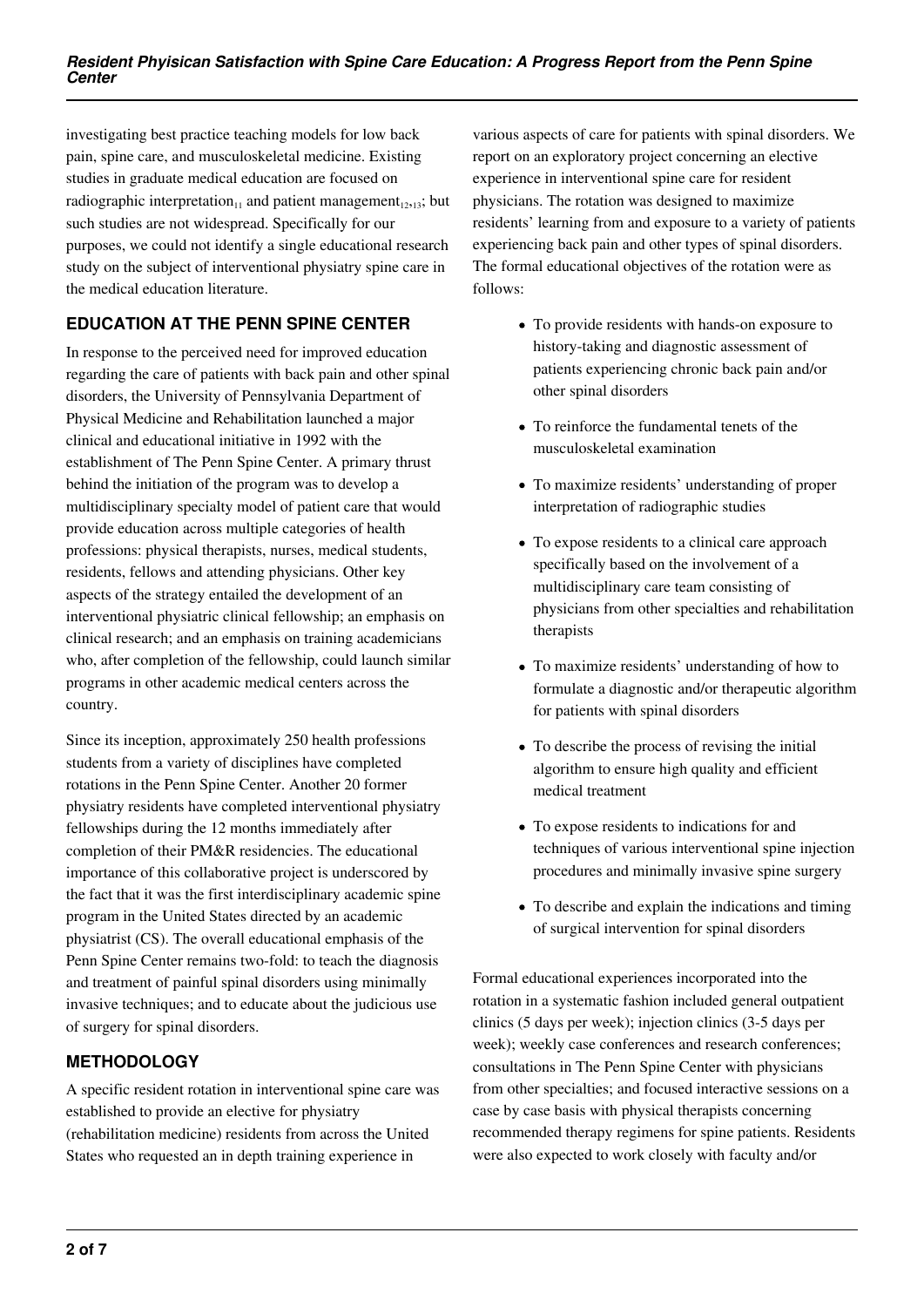clinical fellows on the production of a scholarly paper on some aspect of spine care or a related topic.

In collaboration with their home institutions, participants were scheduled for rotations after making application to the Director of the Spine Center and completing an internal interview process. The length of the rotations varied from 5 to 30 days, and averaged 14.3 days. They were asked to provide end of rotation feedback on their educational experiences using a ratings form containing eighteen items (see Table One).

## **Figure 1**

#### Table 1

|                             | New Mases & Distributions - Educational Feedback by Rolators in Spine Care Center |                 |              |                         |                                                                                        |  |
|-----------------------------|-----------------------------------------------------------------------------------|-----------------|--------------|-------------------------|----------------------------------------------------------------------------------------|--|
|                             | University of Pennsylvania Department of PMDR                                     |                 |              |                         |                                                                                        |  |
| Academic Visas: 1997-2003   |                                                                                   |                 |              |                         |                                                                                        |  |
|                             |                                                                                   |                 |              |                         |                                                                                        |  |
|                             |                                                                                   |                 |              |                         |                                                                                        |  |
| Raling Soals for Herns 1-14 |                                                                                   |                 |              | Rating Scale for Bem 15 | Rating Scale for Bens 10-18                                                            |  |
| 10 = Eucaliant              |                                                                                   |                 |              | 4= Greatly              | $1 = 1/46$                                                                             |  |
| $7 = 0.04$                  |                                                                                   | $2 =$ Mudetably | $2 = M_0$    |                         |                                                                                        |  |
| 5 = Average                 |                                                                                   |                 |              | $2 = 56$ cMTv           |                                                                                        |  |
| $\frac{1}{2}$ = Post        |                                                                                   | $t =$ Nane      |              |                         |                                                                                        |  |
| 1 = Unsatistastory          |                                                                                   |                 |              |                         |                                                                                        |  |
|                             |                                                                                   |                 |              |                         |                                                                                        |  |
|                             |                                                                                   |                 |              |                         |                                                                                        |  |
|                             | $B$ of                                                                            | Ham-            | <b>Barry</b> | item.                   |                                                                                        |  |
| HmH                         | Ratings                                                                           | Scale           | Mage         | SR Daw                  | <b>Barn</b>                                                                            |  |
|                             |                                                                                   |                 |              |                         |                                                                                        |  |
| ٠                           | 60                                                                                | $1 + 10$        | 9.36         | 0.91                    | Rate the overall patient population in terms of educational value                      |  |
| $\bar{z}$                   | 66                                                                                | 11010           | 9.42         | 0.94                    | Rate your overall experience with this elective rotation.                              |  |
| ğ,                          | æ                                                                                 | 11010           | 9.04         | 1.15                    | Rate the degree to which educational objectives were met                               |  |
| 4                           | 46                                                                                | $1 + 10$        | 0.94         | 1.00                    | Rate the quality of burching provided for history-taking                               |  |
| s                           | 60                                                                                | 1 to 10         | 9.32         | 0.97                    | Rate the quality of basching provided for assessment of spinal disorders               |  |
| 6                           | 60                                                                                | 1 to 10         | 9.92         | 4.44                    | Fishe the quality of basehing provided for radiographic interpretation                 |  |
| Ŧ                           | æ                                                                                 | 1 to 10         | 8.76         | 1,28                    | Fiate the quality of basehing provided for clinical examinations                       |  |
| ×                           | $rac{1}{2}$                                                                       | 1 to 10         | 0.26         | 4.04                    | Rate the quality of burching provided for formulation of a diagnosis & therapeutic pla |  |
| ü                           | œ                                                                                 | 14:10           | 8.38         | 1.54                    | Rate the quality of basehing provided for spinal injection preseduces                  |  |
| 10                          | 26                                                                                | 11010           | 0.92         | 1.64                    | Rate the educational value of conferences                                              |  |
| 44                          | 4D                                                                                | 1 to 10         | 8.91         | 1,01                    | Rate the educational value of contact with edhopedic spinal purgers                    |  |
| 12                          | 23                                                                                | 1 to 10         | 8.37         | 1.00                    | Fiate the educational value of contact with bone radiology                             |  |
| 43                          | 13                                                                                | 146.50          | 7,004        | 2.38                    | Rate the educational value of contact with physical therapy                            |  |
| 16                          | 14                                                                                | 14:10           | 8.00         | 2.20                    | Rate the educational value of contact with other reliab attendings in the Spine Cente  |  |

## **Figure 2**

.<br>Hitem mean significantly lower @ p=.05

|        | # of    |     |                |                                                                |
|--------|---------|-----|----------------|----------------------------------------------------------------|
| Item # | Ratings | Yes | No             | Item                                                           |
| 16     | 50      | 48  | $\overline{2}$ | Were the objectives of this rotation defined at the beginning? |
| 17     | 50      | 48  | $\mathbf{z}$   | Were these objectives met?                                     |
| 18     | 60      | 60  | $\circ$        | Would you recommend this rotation to other PM&R residents?     |

Items 1-14 asked participants to rate their experiences on a ten-point rating scale where 1=Unsatisfactory, 3=Poor, 5=Average, 7=Good, and 10=Excellent. Item 15 (degree of change in interpretation of radiographic studies) asked for ratings based on a four-point rating scale where 1=None, 2=Slightly, 3=Moderately and 4=Greatly. Items 16-18 were rated dichotomously, i.e., using "yes" or "no" responses. All ratings items emphasized the quality of teaching and the perceived educational value of the experience as selfreported by rotating resident physicians.

A total of fifty residents (forty-four male and six female)

participated in the project, representing twenty-five residency programs in twelve states. Data collection took place over six academic years (1997-1998 through 2002-2003); all responses to surveys were anonymous. Data from rating scales were treated as interval level data. Data analyses included descriptive statistics; percentage responses in selected categories; Spearman correlational analyses, which measured associations between ratings items; and comparison of item means across groups of trainees and academic years, using independent t-test and/or analysis of variance (ANOVA) procedures.

# **RESULTS**

All fifty residents who completed the rotation provided a post-rotation evaluation/feedback form, which was generally completed on the last day of the rotation. Forty-eight of fifty participants reported that educational objectives were well defined and achieved. All participants answered "yes" to the question "would you recommend this rotation to your colleagues?"

All item means and other results are also displayed in Table One. For items 1-14, item means ranged from a high of 9.42 (overall educational experience) to a low of 7.00 (interaction with physical therapists). The actual number of ratings per item ranged from fifty to thirteen; completed ratings dropped for items ten through fourteen. The educational value of the overall patient population was rated highly (9.36). Three quality of teaching items were also rated highly: assessment of spinal disorders (9.32), development of a diagnosis and therapeutic treatment plan (9.26), and radiographic interpretation (9.12). On a single ratings item (educational value of contact with physical therapy) the mean rating was significantly different from other item means (p=.05, ANOVA procedure). No significant differences were found on any of these fourteen items based on academic year.

On item 15, which used the four-point rating scale, the mean rating across all raters was 3.38. Based on ratings of this item, eighty-six percent (86%) of residents felt that their ability to interpret radiographic studies had increased either "moderately" or "greatly". Again, there was no difference on this item based on academic year.

Regarding the three dichotomous items ("yes" or "no" responses), all but two of the fifty participants said "yes" when asked if the rotation objectives were well defined at the beginning of the rotation; all but two stated that these objectives had been met; and all residents stated that they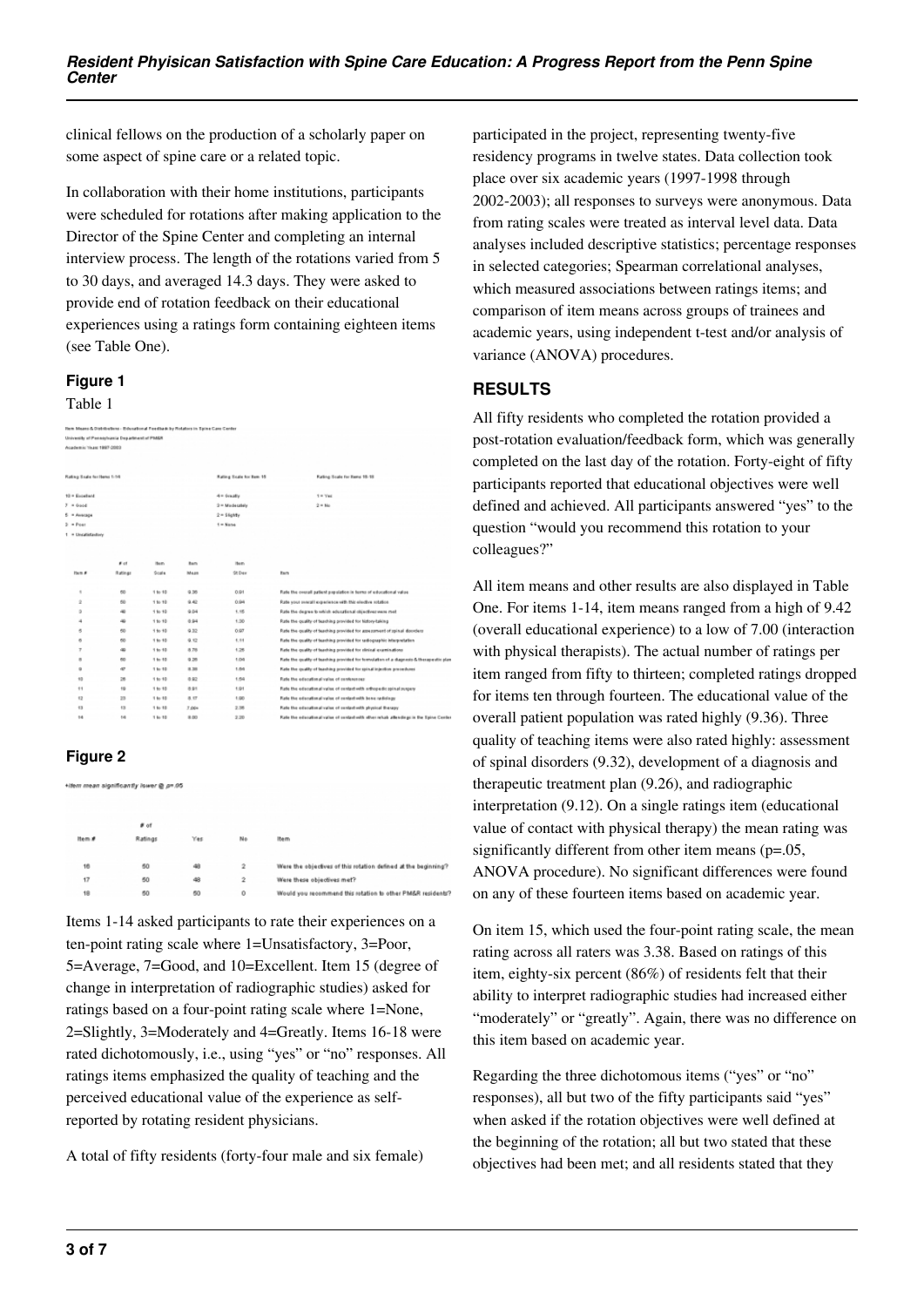would recommend the rotation to other residents in physical medicine and rehabilitation.

Inter-item correlations ranged from .96 to -.14. Focusing on items pertaining to educational aspects of the rotation (see Table Two), we found strong positive associations between residents' overall educational experience and five items pertaining to quality of teaching, including the overall educational value of patients seen (p=.05); the degree to which educational objectives were met  $(p=01)$ ; the educational value of contact with orthopedic spinal surgery and bone radiology; and the degree to which interpretation of radiographic studies had changed (p=.05). The degree to which educational objectives were met was also positively correlated with four items: the educational value of patients seen ( $p=0.05$ ); overall educational experience ( $p=0.01$ ); teaching of history taking (p=.05) and the degree to which interpretation of radiographic studies had changed (p=.05). No significant negative correlations were found on any ratings item; nor were there any significant item correlations based on academic year.

#### **Figure 3**

#### Table 2

Selected Inter-Item Correlations - Educational Feedback by Rotators in Spine Care Center University of Pennsylvania Department of PM&R

Academic Years 1997-2003

|                                               | Overall        | Degree     |
|-----------------------------------------------|----------------|------------|
|                                               | Educational    | Objective: |
| Item #                                        | Experience     | Met        |
| ResidentGender                                | $-.074$        | $.305*$    |
| Academic Year                                 | $-0.047$       | $-0.99$    |
| <b>Educational Value Patients</b>             | $.304*$        | $.354*$    |
| Overall Educational Experience                | 1.00           | $.448**$   |
| Degree Objectives Met                         | .448           | 1.00       |
| <b>Teaching History Taking</b>                | $-.011$        | $.323*$    |
| Teaching Assessment of Spinal Disorders       | $-179$         | $-105$     |
| Teaching Radiographic Interpretation          | $-173$         | .006       |
| Teaching Clinical Exam                        | $-0.94$        | $-024$     |
| Teaching Diagnosis & Therap Plan              | $-132$         | $-146$     |
| Teaching Injection Procedures                 | .166           | .093       |
| Educational Value of Conferences              | .271           | .304       |
| Educational Value of Contact w Orthopedics    | $.540^{\circ}$ | .241       |
| Educational Value of Contact w Bone Radiology | $.433*$        | .385       |
| Educational Value of Contact w Phys Therapy   | $-.079$        | .284       |
| Educational Value of Contact w Physiatrists   | .494           | $-379$     |
| Degree Radiographic Interpretation Changed    | $.396**$       | $.637*$    |
|                                               |                |            |

\*p=.05, Spearman Rho coefficient "p=.01, Spearman Rho coefficient

# **DISCUSSION**

This article reports program evaluation data on educational outcomes regarding a resident rotation in interventional physiatry, the first such evaluative study of this nature within the field of Physical Medicine & Rehabilitation in the

United States. We relied exclusively on feedback data provided by fifty physiatry residents who underwent an elective rotation at The Penn Spine Center over six academic years. Based on self-report by participants, we find empirical support for the teaching efforts of The Penn Spine Center faculty in formulating a positive rotation experience with educational value. Specifically, participants in the rotation reported that their educational experiences enhanced their knowledge of back pain and other spinal disorders, as well as their clinical skills in such areas as patient assessment, clinical examination, interpretation of radiographic studies, and formulation of a diagnostic and therapeutic plan of care for patients. Additionally, residents benefited from exposure to spinal injection procedures, as well as from opportunities to interact with members of a care team from other disciplines such as orthopedic surgery, bone radiology and physical therapy. Finally, the large majority of residents who completed the rotation felt that their ability to interpret radiographic studies had improved, and all residents stated that they would recommend the experience to their resident colleagues in physiatry. And, these positive educational benefits were consistently reported across all six academic years.

PM&R residents who rotated through The Penn Spine Center were pleased with the educational value of the patient population cared for; believed strongly that the educational objectives were well defined at the outset of the rotation and had been met; and gave good ratings to the quality of teaching in designated topics. The patterns of inter-item correlations are logical and support the notion that an elective rotation like the one described herein must be carefully designed. For example, our finding of positive associations between overall educational experience and the clear explanation and attainment of educational objectives lends support to an organized and systematic approach to clinical education. Further, the structured approach used in our rotation also resulted in a high degree of satisfaction with the rotation and positive feedback from learners about the quality of teaching. We are optimistic that our visiting residents did, in fact, learn a great deal about such things as radiographic interpretation, taking appropriate histories from patients with spinal disorders, and how professionals in various medical specialties can work together for the benefit of patients.

Residents were less enthused about participating in case and/or research conferences, perhaps because these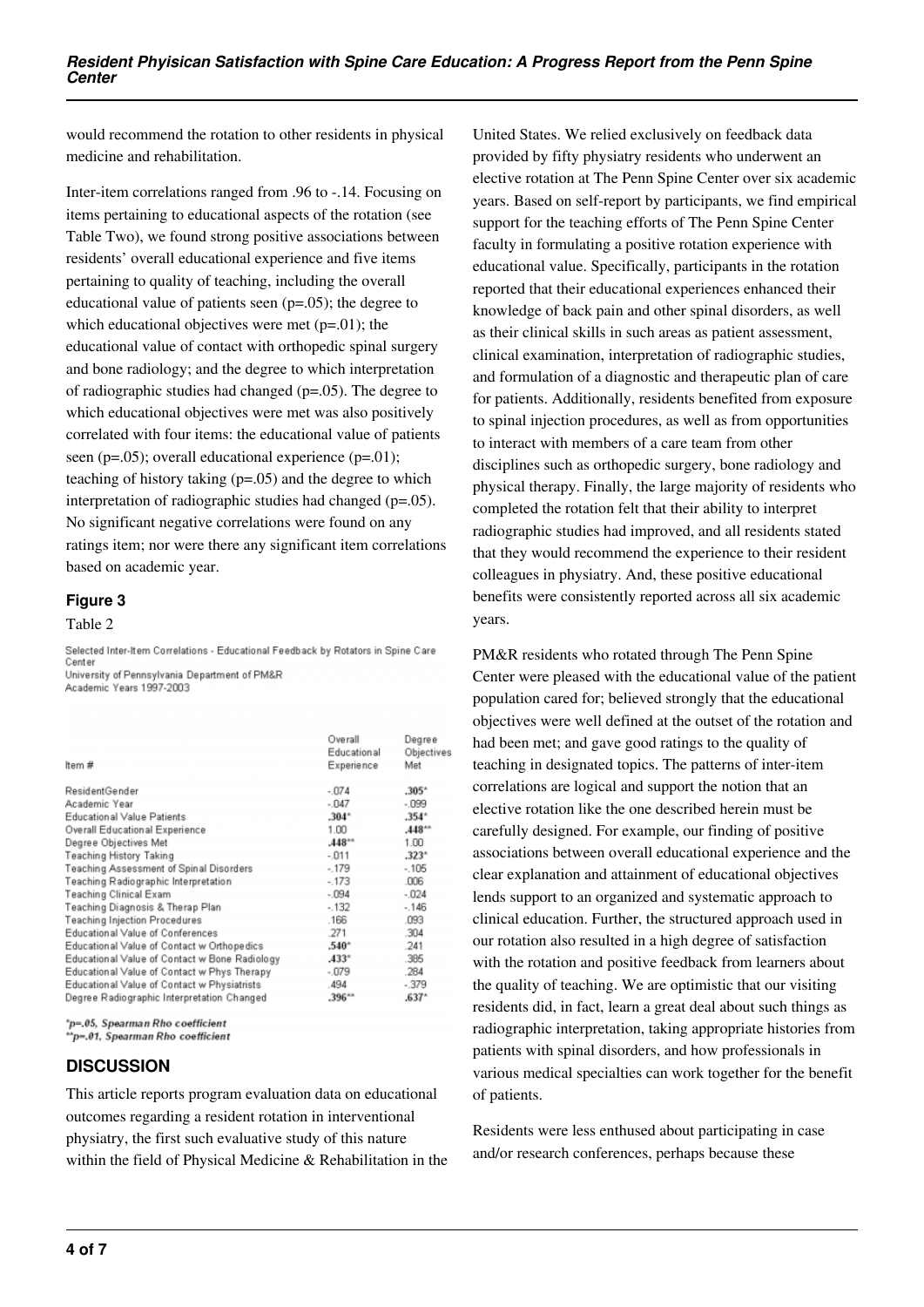experiences took them away from time spent in clinical care. And, PM&R residents were the least positive about interaction with physical therapists. We are somewhat puzzled by this finding, as we had anticipated that more frequent and focused interaction with physical therapists who specialize in spine care would lead to increased appreciation on the part of PM&R residents for the important contributions made by therapists to patient care. Perhaps one explanation is that many, if not most, of the residents had already worked with therapists in their home programs and believed this interaction to be redundant to previous learning experiences with therapists. Another possible explanation is that the residents did not have the ability to formulate and pose insightful questions to knowledgeable and experienced therapists. In combination with a relative passivity of the physical therapists, this could have resulted in a diminished dialogue between the two groups. We are in the process of undertaking further research to identify the root issue(s) with this finding, so that resident educational experiences with therapists are maximized during the rotation.

There are several important limitations to our data that must be highlighted:

- Reliance on self-reported data; this subjectivity means that our results reflect not an objective study per se, but rather a progress report based on educational feedback from rotation participants.
- Small sample size in combination with comparative analyses of item means can contribute to Type II error and to general difficulty in interpretation of results; and, the reduced number of resident ratings of certain items on the feedback form further weakens our ability to interpret the data.
- We made no attempt (again, due primarily to the small overall sample size) to compare the experiences of rotating residents based on the length of time they spent in the Spine Center. Some rotations were longer than others, depending on the schedule time allotted by the home institution and resident preference. Obviously, resident perceptions could have been heavily impacted by the duration of their experiences.
- We did not measure gains in knowledge or clinical skills by use of a written or oral examination, a

clinical performance assessment, or other more objective means. Such measurements could have supplemented resident reporting of results, and shed important light on whether residents actually learned what they reported learning.

Although inter-item correlations were statistically significant in regard to nine variables, the overall strength of those correlations did not approach the .70 level; this could be interpreted as somewhat less than "clinically significant" in the sense that relatively low correlations do not engender confidence in the results.

# **CONCLUSION**

A structured clinical rotation in interventional spine care for resident physicians, as described herein, is perceived by participants as an effective means of enhancing their education regarding low back pain and other spinal disorders. Self-reported evaluation data by participants indicate that enhanced learning in specific areas focusing on diagnosis, treatment planning and multidisciplinary care will be favorably received by PM&R residents and, by inference, other physicians. These educational efforts are consistent with the prevailing view that additional clinical education focusing on care of patients with spinal disorders is sorely needed. Future research will include a pre- and post-test measurement of resident knowledge and/or ratings of actual clinical performance by attending faculty or senior fellows. And, our research will also focus on understanding how a variety of teaching methods impact individual student learning, and on whether rotations such as the one described herein actually increase the measurable knowledge and clinical skills of physicians who care for patients with low back pain.

#### **References**

1. Patel RK; Slipman CW. Lumbar Degenerative Disc Disease. eMedicine. URL:

http://www.emedicine.com/pmr/topic67.htm. Accessed May 19, 2003.

2. Henley E. Understanding and Treating Low Back Pain in Family Practice. Journal of Family Practice 2000; 9: 1-4. 3. Hills EC. Mechanical Low Back Pain. eMedicine. URL: http://www.emedicine.com/pmr/topic 73.htm. Accessed May 19, 2003.

4. Harwood KJ; Nordin M; Heibert BA; et al. Low Back Pain Assessment Training of Industry-Based Physicians. Journal of Rehabilitation Research and Development 1997; 34: 371-82.

5. Chew-Graham C; May C. Chronic Low Back Pain in General Practice: The Challenge of the Consultation. Family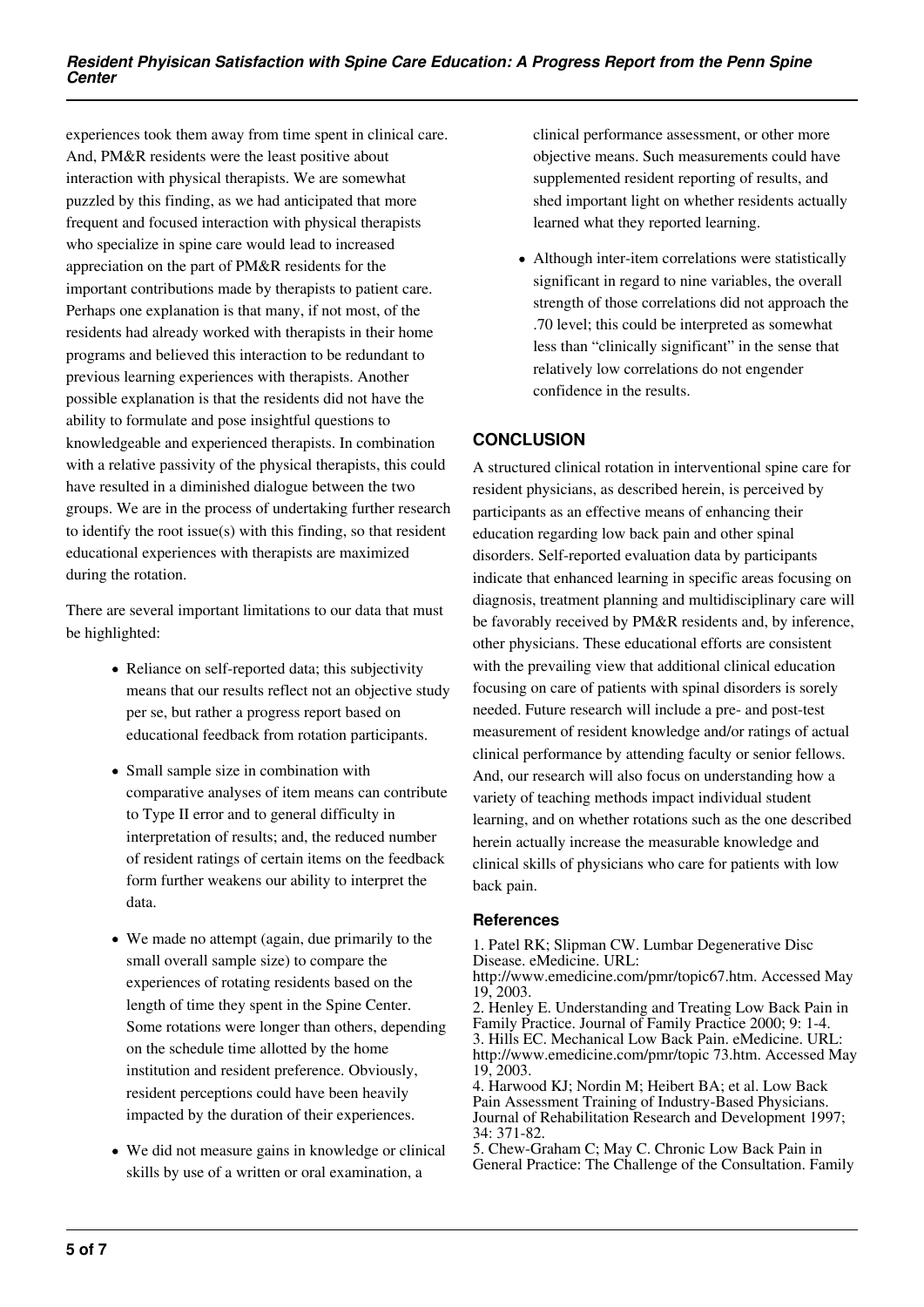Practice 1999; 16: 46-9.

6. Rainville J; Sobel J; Hartigan C; et al. Decreasing Disability in Chronic Back Pain Through Aggressive Spine Rehabilitation. Journal of Rehabilitation Research and Development 1997; 34: 383-93.

7. Acute Lower Back Pain in Adults. U.S. Department of Health and Human Services, Agency for Health Care Policy and Research (1994).

8. Craton N; Matheson GO. Training and Clinical

Competency in Musculoskeletal Medicine: Identifying the Problem. Sports Medicine 1993: 15: 328-37.

9. Pinney SJ; Regan WD. Educating Medical Students About Musculoskeletal Problems: Are Community Needs Reflected in the Curricula of Canadian Medical Schools? Journal of Bone and Joint Surgery 2001; 83-A: 1317-20.

10. Ryynanen OP; Lehtovirta J; Soimakallio S; et al. General

Practitioners' Willingness to Request Plain Lumbar Spine Radiographic Examinations. European Journal of Radiology 2001; 37: 47-53.

11. Taylor JA; Clopton P; Bosch E; et al. Interpretation of Abnormal Lumbosacral Spine Radiographs: A Test Comparing Students, Clinicians, Radiology Residents and Radiologists in Medicine and Chiropractic. Spine 1995; 20: 1147-53.

12. Wiest FC; Ferris TG; Gokhale M; et al. Preparedness of Internal Medicine and Family Practice Residents for Treating Common Conditions. Journal of the American Medical Association 2002; 288: 2609-14.

13. Matheny JM; Brinker MR; Elliott MN; et al. Confidence of Graduating Family Practice Residents in Their

Management of Musculoskeletal Conditions. American Journal of Orthopedics 2000; 29: 945-52.